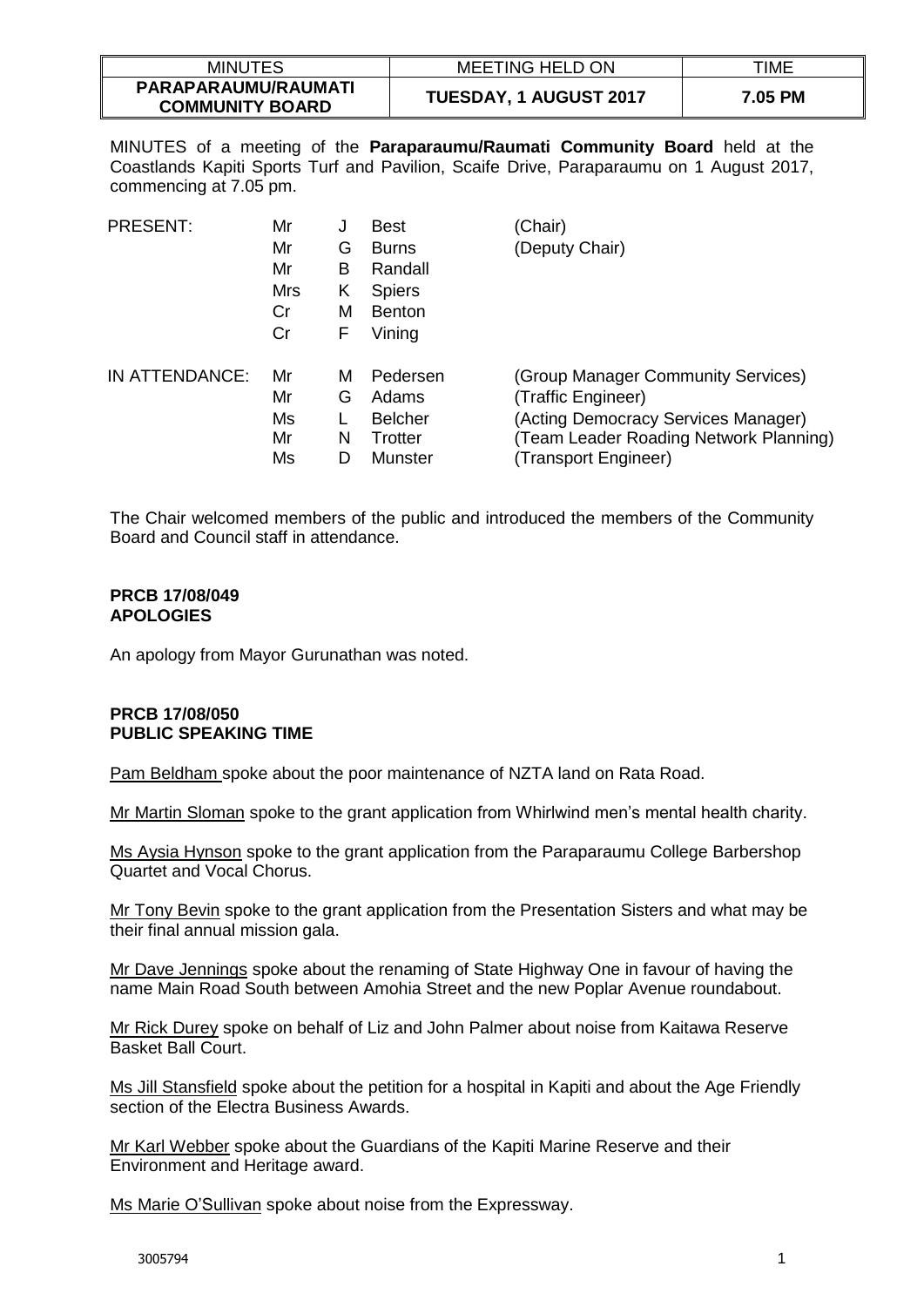# **PRCB 17/08/051 MEMBERS BUSINESS**

# **(a) Responses To Public Speaking**

- To Ms Stansfield the independent peer review panel being set up by NZTA will be looking at whether the correct noise mitigation decisions have been made by NZTA.
- To Mr Webber the Guardians of the Kapiti Marine Reserve were congratulated on their Environment and Heritage award.
- To Mr Jennings a report will be brought to a future Community Board meeting in order for the Board to make recommendations about future names for SH1.
- To Mr Durey staff will ensure the Palmers are informed of the outcome of the noise monitoring from Kaitawa Reserve basket ball court. An alternative backboard on the court will be investigated by staff.

The meeting adjourned at 7.54pm and resumed at 8.01pm

# **(b) Leave of Absence**

# **MOVED (RANDALL/SPIERS)**

**That Paraparaumu/Raumati Community Board grant a leave of absence to Mr Burns from 30 August 2017 to 24 January 2018.**

#### **CARRIED**

A Division was requested:

For: Mr Best, Mr Burns, Mr Randall, Cr Benton, Ms Spiers Against: Cr Vining

# **MOVED (VINING/BENTON)**

**That Paraparaumu/Raumati Community Board grant a leave of absence to Mr Best from 27 October to 19 November 2017.**

**CARRIED**

#### **(c) Matters of an Urgent Nature**

There were none.

#### **(d) Declarations of Interest**

Mr Best declared an interest in grant applications for Whirlwind and Georgia Wickens and so would not be taking part in the vote on these items.

Ms Spiers declared an interest in grant application for Presentation Sisters and so would not be taking part in the vote on this item.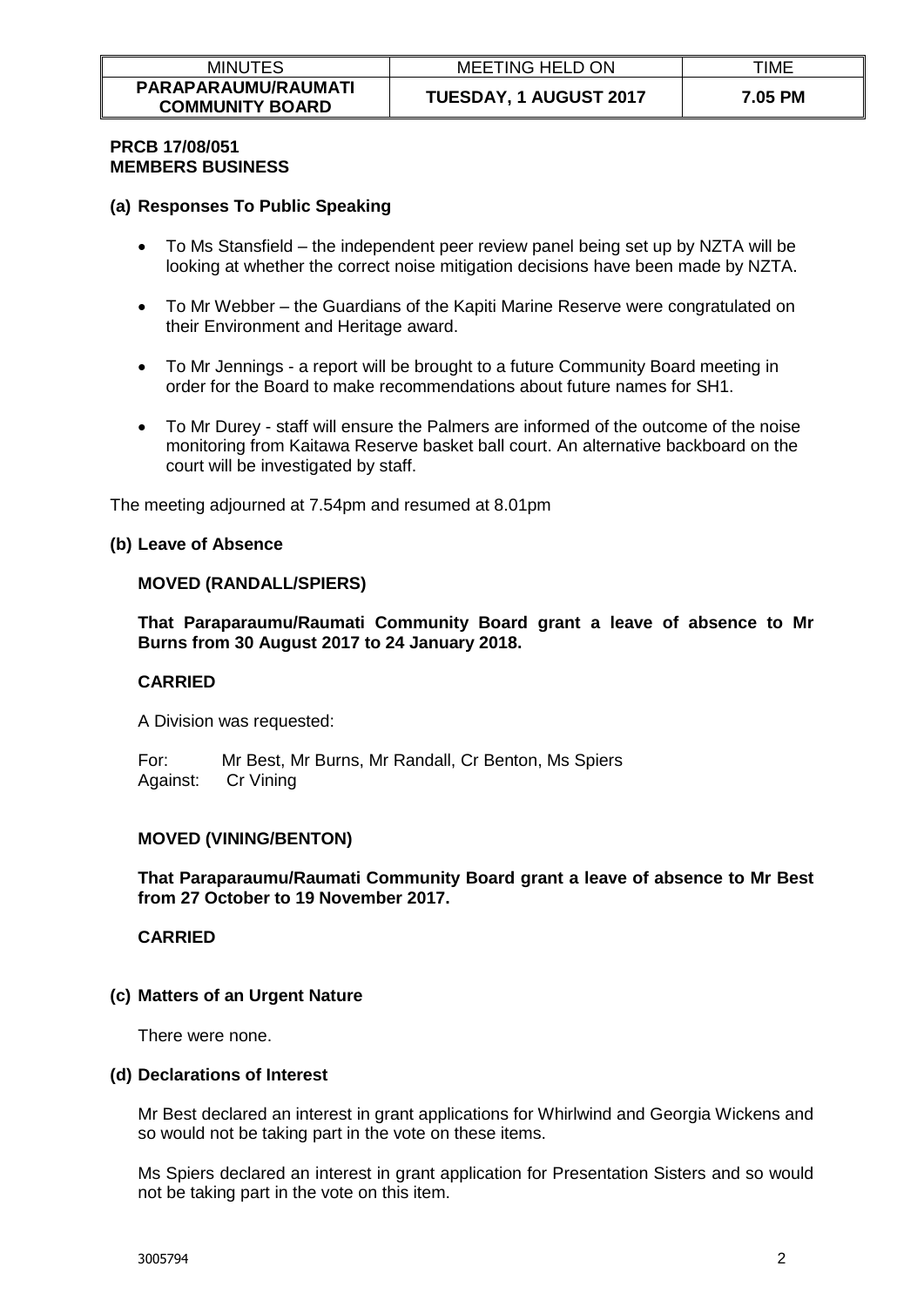| <b>MINUTES</b>                                | <b>MEETING HELD ON</b>        | TIME    |
|-----------------------------------------------|-------------------------------|---------|
| PARAPARAUMU/RAUMATI<br><b>COMMUNITY BOARD</b> | <b>TUESDAY, 1 AUGUST 2017</b> | 7.05 PM |

#### **PRCB 17/08/052**

**CONSIDERATION OF APPLICATIONS FOR FUNDING (CS-17-265)**

**MOVED (RANDAL/VINING)** 

**That the Paraparaumu/Raumati Community Board grants Zane Ainslie \$500 to assist with the cost for Zane to attend the NZ Under 16 Mixed Touch Team's 2017 Development Tour, being held on the Gold Coast in September 2017.**

**That the Paraparaumu/Raumati Community Board grants Kapiti College Boys Hockey \$63.25 to cover the cost of the Special Licence required for the Hockey Team's Fundraising Quiz Night, being held on 22 July 2017.**

**That the Paraparaumu/Raumati Community Board grants Loved 4 Life \$500 to assist with the costs of providing a quilt, knitted garments and meals to the families of newborn babies.**

**That the Paraparaumu/Raumati Community Board grants Paraparaumu College Barbershop Quartets and Vocal Chorus \$500 to assist with the costs for the College's Barbershop Quartets and Vocal Chorus can compete in the Young Singers in Harmony national competition, being held in Auckland in September 2017.**

**That the Paraparaumu/Raumati Community Board grants the Parawai Lions Club \$75 to assist with the cost of hiring the Kapiti Community Centre for the "Hearts Night" fundraising event, raising money for Idea Services. The event is being held on 29 September 2017.**

**CARRIED**

**MOVED (BEST/BENTON)**

**That the Paraparaumu/Raumati Community Board grants Presentation Sisters \$500 to assist with the cost of hiring the Paraparaumu Memorial Hall for the Presentation Sisters Mission Gala, being held on 29 and 30 September 2017.**

**CARRIED**

**MOVED (BEST/BENTON)**

**That the Paraparaumu/Raumati Community Board grants the Waikanae Estuary Care Group \$500 to assist with the cost to build fencing at the Group's new site in Hana Udy place.**

**CARRIED**

**MOVED (VINING/BURNS)**

**That the Paraparaumu/Raumati Community Board grants Whirlwind \$500 to assist with the costs of providing community mental health support for men.**

**CARRIED**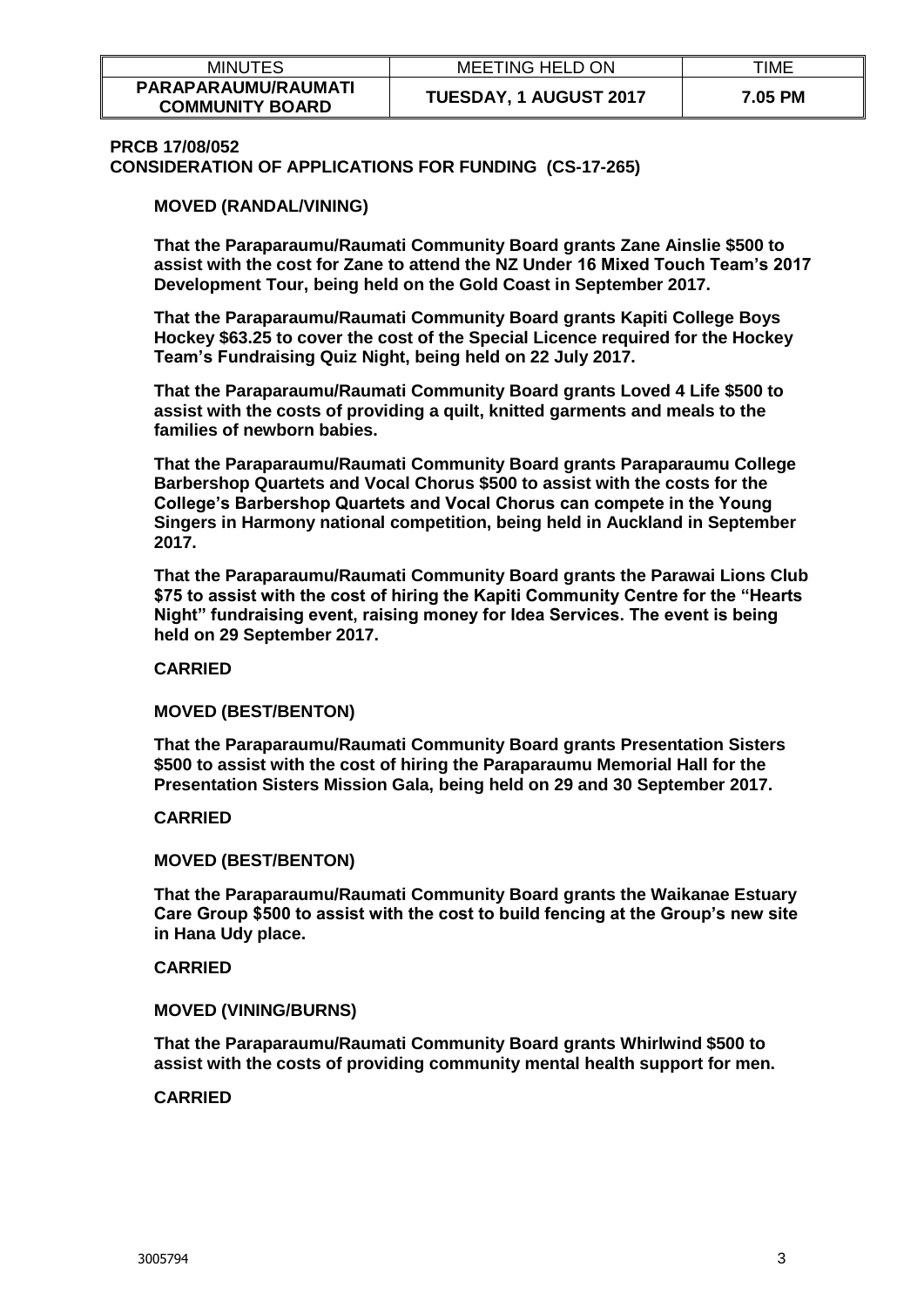| <b>MINUTES</b>                                | <b>MEETING HELD ON</b>        | TIME    |
|-----------------------------------------------|-------------------------------|---------|
| PARAPARAUMU/RAUMATI<br><b>COMMUNITY BOARD</b> | <b>TUESDAY, 1 AUGUST 2017</b> | 7.05 PM |

# **MOVED (SPIERS/RANDALL)**

**That the Paraparaumu/Raumati Community Board grants Georgia Wickens \$250 to assist with the cost for Georgia to participate in the Raumati Beach School's trip to Samoa, in November 2017.**

# **CARRIED**

# **PRCB 17/08/053 PRESENTATION FROM NZTA**

Emma Speight Director of Regional Relationships, Chris Hobbs Senior Manager for Projects, Craig Pitchford Project Manager Mackays to PekaPeka and Greg Haldane Principal Environmental Specialist, Louise Strojan and Sarona Losefa from Aurecon introduced themselves and answered questions from members and the public gallery.

Mr Hobbs spoke about actions that NZTA are undertaking at present, including:

- Chip seal is being replaced in a northern area of the Expressway
- Investigating measures that can be taken to reduce noise from engine brakes
- A specialist 'noise camera' is going to be set up to collect data
- Investigating the requirement for advisory signs
- South bridge joints on the Waikanae River Bridge are going to be replaced
- Rumble strips are being reviewed throughout the project to identify any areas where they can be removed from a safety perspective
- Some interim compliance monitoring is being carried out
- An independent peer review panel is to be set up to examine the noise mitigation that NZTA have implemented on the Expressway.

# **PRCB 17/08/054 PRESENTATION : SPEED LIMIT REVIEW**

Neil Trotter spoke to the presentation and answered Board members' questions.

# **MOVED (VINING/BENTON)**

**The Paraparaumu/Raumati Community Board request that staff give urgent priority to Poplar Avenue, from the Queen Elizabeth Park cycleway and westwards, for the purposes of the speed limit review while working with Raumati South Residents Association.** 

#### **CARRIED**

# **PRCB 17/08/055 PRESENTATION : RIMU ROAD PEDESTRIAN CROSSING**

This item has been removed from the agenda.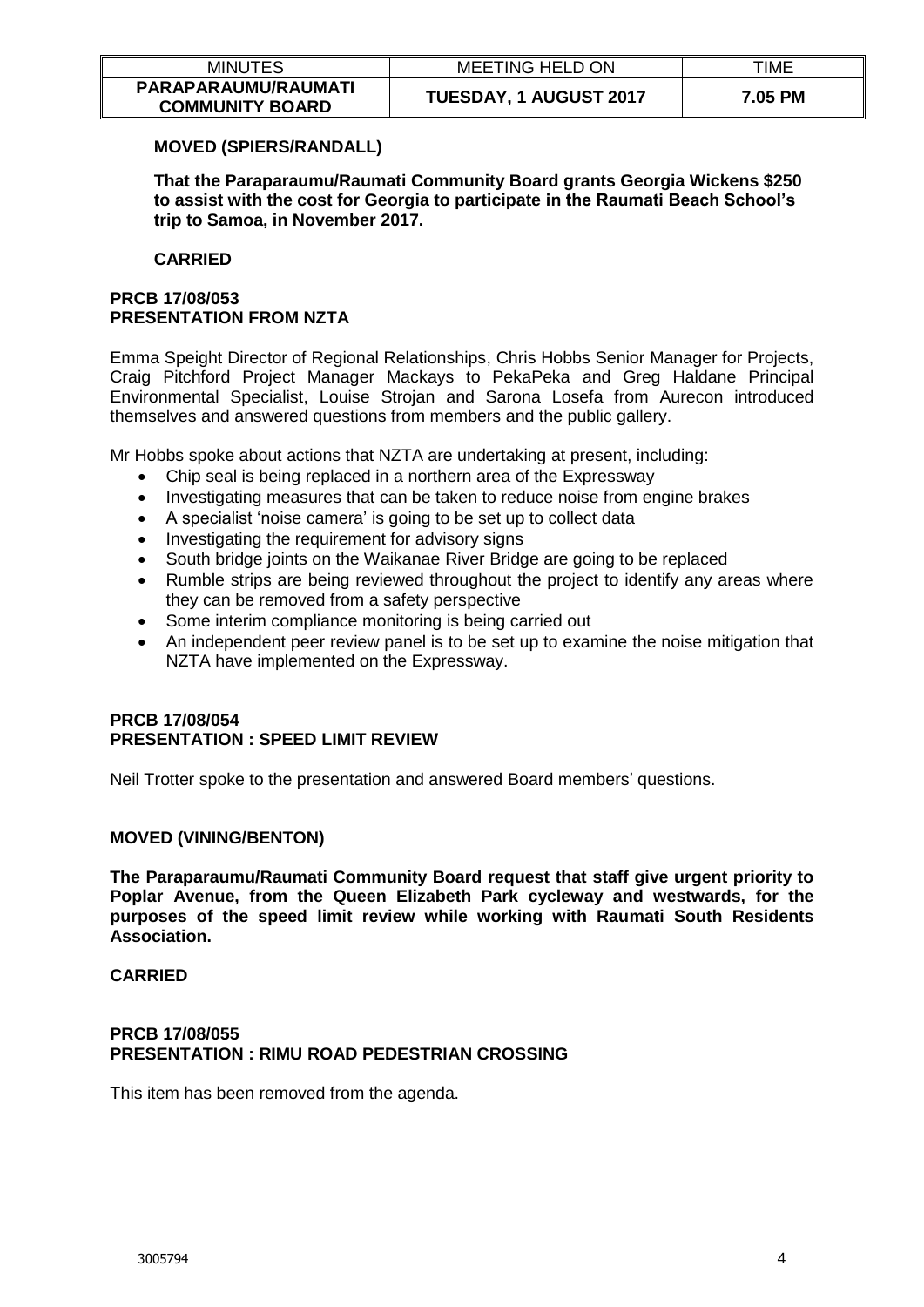| <b>MINUTES</b>                                | <b>MEETING HELD ON</b>        | TIME    |
|-----------------------------------------------|-------------------------------|---------|
| PARAPARAUMU/RAUMATI<br><b>COMMUNITY BOARD</b> | <b>TUESDAY, 1 AUGUST 2017</b> | 7.05 PM |

#### **PRCB 17/08/056 NOTICE OF MOTION – KATHY SPIERS**

Mrs Spiers spoke to the notice of motion previously circulated.

#### **MOVED (SPIERS /VINING)**

**That the Paraparaumu/Raumati Community Board writes to the Ministry of Health in support of the Kapiti Health Coalition's Petition for a Community Hospital on the Kapiti Coast to improve access to emergency care in an effective manner. With our population around 53,000 and with predicted population growth due to the expressway the need for 24/7 care in an emergency is vital.** 

**The Board also recommends to the Ministry of Health that a Kapiti Coast District Health and Disability Report and Plan be undertaken as soon as possible.**

**CARRIED**

# **PRCB 17/08/057 NEW BUS STOPS FOR PARAPARAUMU/RAUMATI AS PART OF BETTER BUS SERVICES FOR KĀPITI (IS-17-270)**

Mr Gary Adams introduced Mark Edwards Senior Bus Infrastructure Advising Engineer from Greater Wellington Regional Council, who spoke to the report and answered Board members' questions

*Mr Randall left the meeting at 9.40pm and returned at 9.41pm*

#### **MOVED (BENTON/VINING )**

**That the Paraparaumu/Raumati Community Board recommends to Council that it approves the recommendations at paragraphs 26-30 in Appendix 1 of Report IS-17-270.**

#### **CARRIED**

**PRCB 17/08/058 CONFIRMATION OF MINUTES: 29 JUNE2017**

#### **MOVED (VINING/BENTON)**

**That the minutes of the Paraparaumu/Raumati Community Board dated 29 June 2017 be accepted as a true and accurate record.** 

#### **CARRIED**